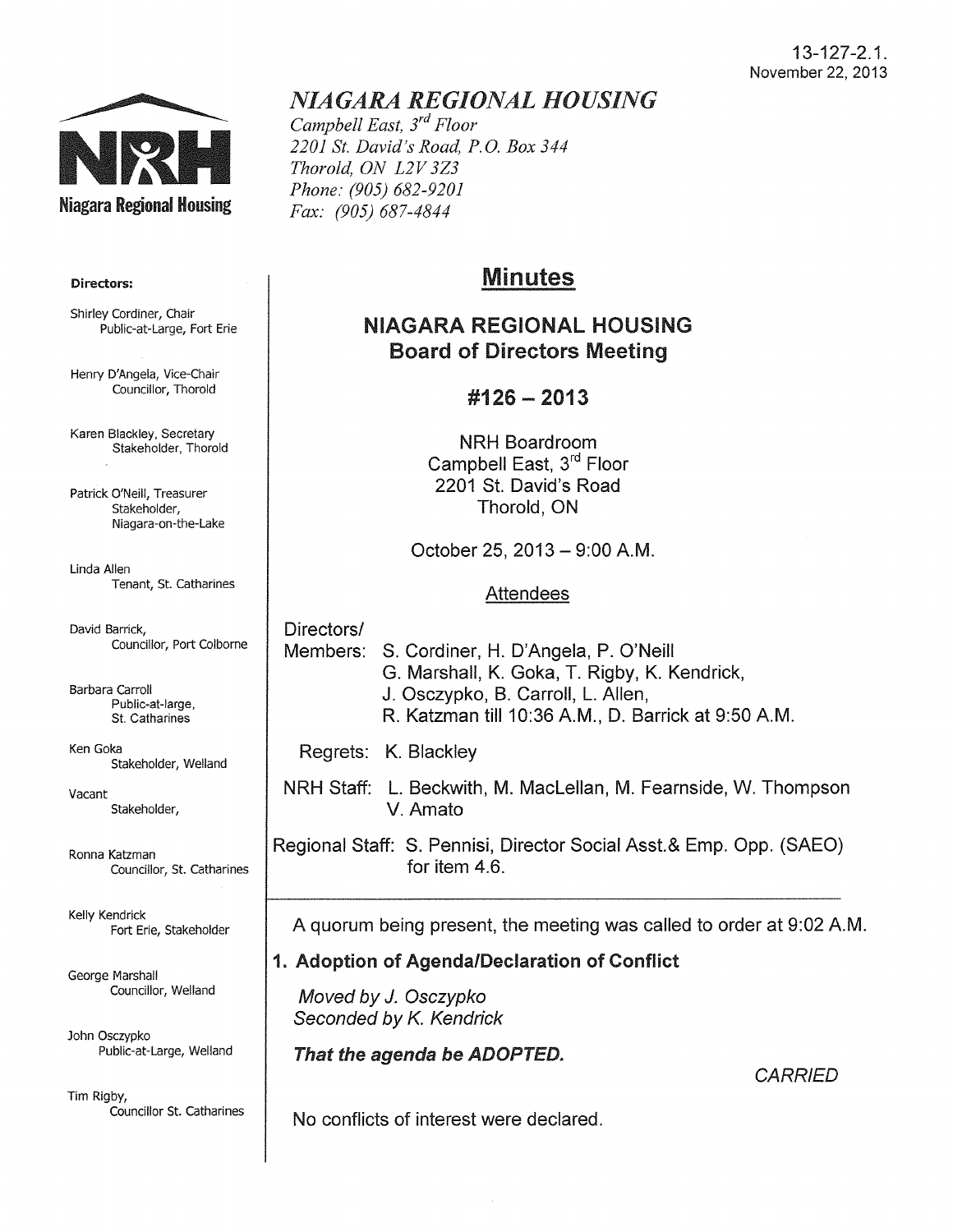The Chair welcomed three new members, everyone introduced themselves around the table and new members provided an overview of their background.

#### 2. Approval of Minutes

2.1. Minutes of the September 27, 2013 Meeting

Moved by T. Rigby Seconded by *H.* D'Angela

That the minutes of the September 27, 2013 meeting be ADOPTED.

**CARRIED** 

2.2. Minutes of the September 27, 2013 General Meeting

To be approved at the next General Meeting of Members.

2.3. Business Arising

There was no business arising

3. Presentation - Investment in Affordable Housing (!AH) New Development 235 Fitch Street, Weiland (east building) September 2012- October 2013

M. Maclellan, Manager Housing Operations, presented a slide show on the progression of construction over the past year, from a mud pile to a 67 unit solar ready, geothermal heating and rain water recycling "state of the art" building. There are currently 380 households on the waiting list for this building which is expected to be ready for occupancy in February of 2014.

### 4. Staff Reports

4.1. Proposed 2014 Meeting Schedule-Report 13-126-4.1.

Moved by P. O'Neill Seconded by T. Rigby

#### That the Niagara Regional Housing Board APPROVES the 2014 meeting schedule.

**CARRIED** 

It was agreed that the next Board of Director's meeting will be held on November 22<sup>nd</sup>.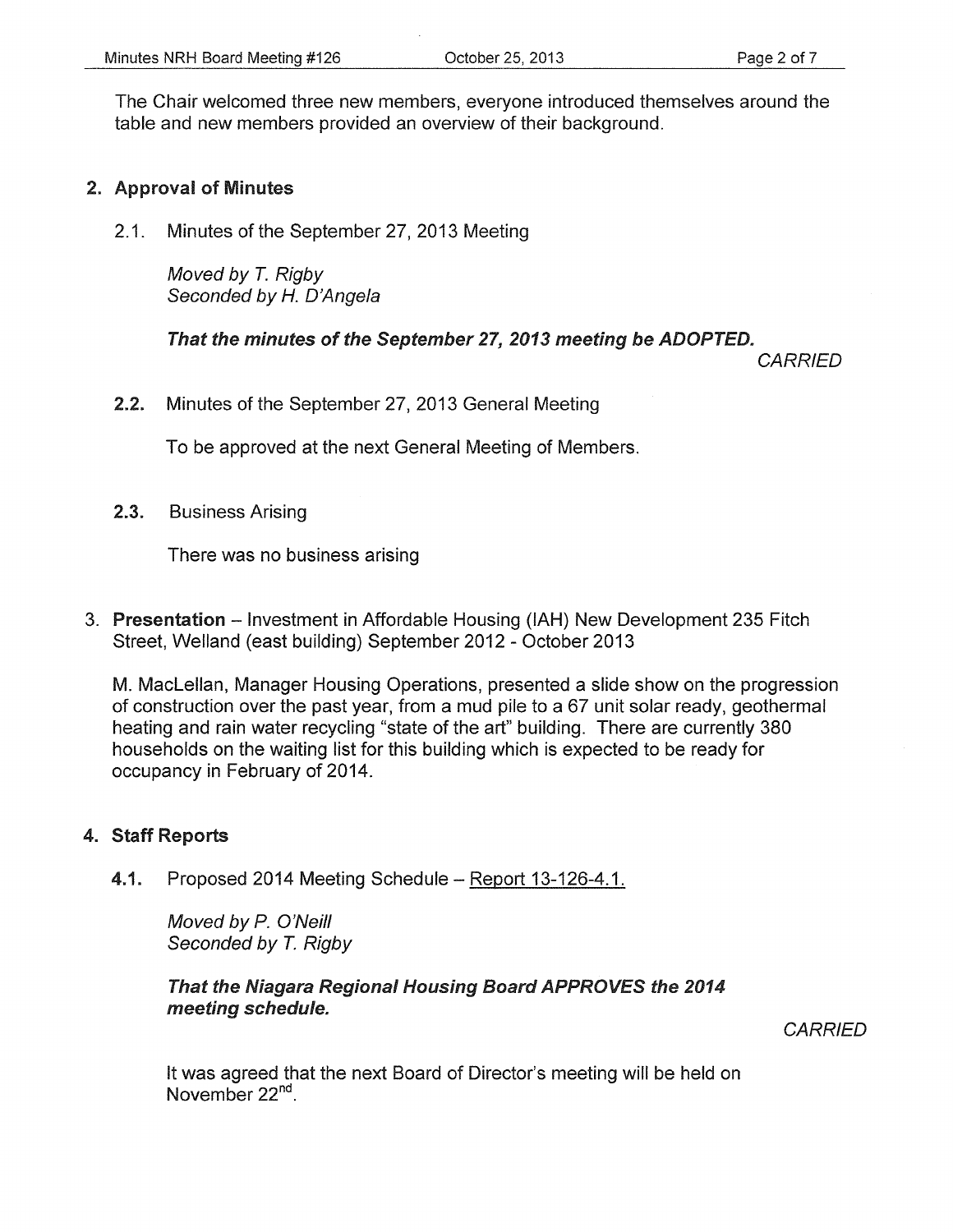4.2. Niagara 3<sup>rd</sup> Quarter 2013 Operational Reports July 1- Sept. 30, 2013 -Report 13-126-4.2.

Moved by *T.* Rigby Seconded by *H.* D'Angela

#### That the NRH Board of Directors APPROVES the Operational Reports and Report on Variances as at September 30, 2013.

**CARRIED** 

Item 4.2.4., Quarterly report on Investments for the Period Ending September 30, 2013, was distributed. Directors noted that Niagara Region no longer pays NRH interest on any of the former NRH Reserves or Reserve Funds. The interest gained through these investments is applied to general use for all regional programs rather than redirected to housingspecific activities.

4.2.a Moved by *H.* D'Angela Seconded by G. Marshall

That the NRH Board of Directors DIRECT staff to request that the Region implement a fair and equitable policy regarding interest on reserves.

**CARRIED** 

Action by: L. Beckwith

4.3.  $3^{rd}$  Quarter 2013 Report to Council July 1 to Sept. 30, 2013 – Report 13-126-4.3.

Moved by P. O'Neill Seconded by R. Katzman

#### That Niagara Regional Housing Quarterly Report be APPROVED and FORWARDED to the Public Health and Social Services Committee and subsequently to Regional and Municipal Councils for information.

**CARRIED** 

Staff was directed to highlight the waiting list in this report to Council. Lack of affordable housing should be a major issue for Niagara Week.

Action by: W. Thompson

D. Barrick joined the meeting at 9:50 A.M.

Staff was also directed to add households on Niagara's Federal Housing Provider's waiting lists which are not represented in this report.

Action by: M. Fearnside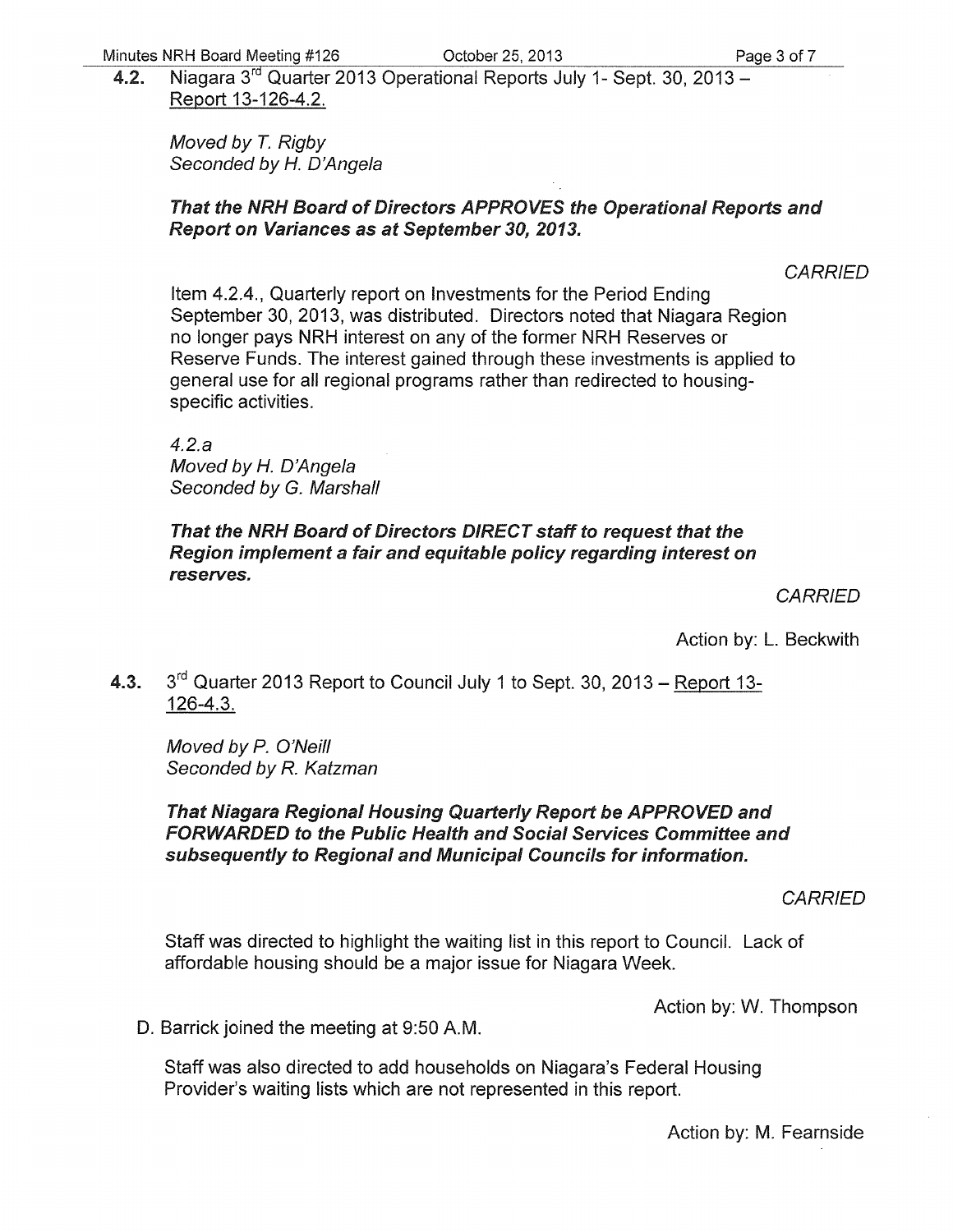4.4. Policy – Information Access and Privacy Protection – Report 13-126-4.4.

Moved by *T.* Rigby Seconded by R. Katzman

### That Niagara Regional Housing Board of Directors APPROVES the policy on Information Access and Privacy Protection.

**CARRIED** 

4.5. NRH Oath of Confidentiality - Report 13-126-4.5.

The Regional Municipality of Niagara's Confidentiality Commitment was distributed.

Moved by *T.* Rigby Seconded by K. Kendrick

#### That the NRH Board DIRECT staff to forward Appendix B, NRH's updated Oath of Confidentiality to legal for review and comment.

**CARRIED** 

Action by: L. Beckwith

4.6. Update on the Housing Stability Plan and the Housing & Homelessness Action Plan

Niagara's Housing Stability Plan Beyond 2013 (COM 33-2013) was distributed and presented by S. Pennisi.

Moved by *H.* D'Angela Seconded by K. Goka

That the NRH Board of Directors RECEIVE, S. Pennisi's report on Niagara's Housing Stability Plan.

**CARRIED** 

#### 5. New Business

There were no requests to add new business.

### 6. General Manager's Report

6.1. Financial Statements as at September 30,2013- Report 13-126-6.1.

Financial Statements were distributed.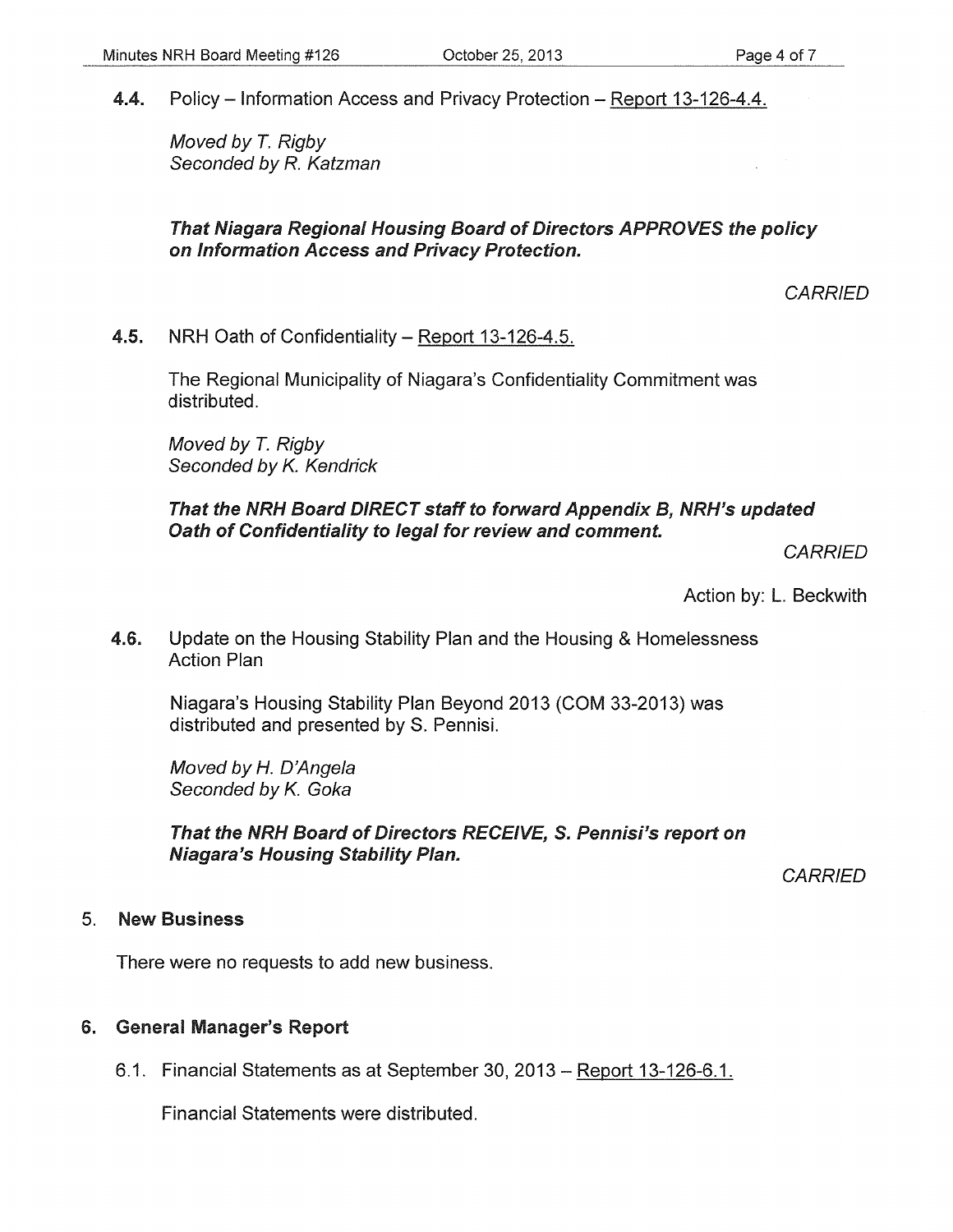Moved by D. Barrick Seconded by R. Katzman

#### That the NRH Board of Directors APPROVES the financial statements as at September 30, 2013.

**CARRIED** 

For the first time ever, NRH is projecting a year end deficit of approximately \$300,000 due mainly to the property tax reassessment. Staff requested reconsideration on the 12 highest taxed properties and although most were denied there was an overall savings of approximately \$75,000 over the four year period. There was no fee incurred with the requests for reconsideration.

Staff was directed to find out the cost of an actual tax appeal; would it be worthwhile to pursue.

Action by: D. Woiceshyn

6.2. National Housing Day

National Housing Day will be celebrated on November 22<sup>nd</sup> this year. W. Thompson, Resource Unit Manager related plans for the week leading up to activities on November 22.

6.3. Educational Session for NRH Directors

Early next year, a Governance Session introducing the new Not-for-Profit Corporations Act will be held for Directors outside of the regularly scheduled Board meetings.

6.4. Creating Access to Screening and Training in the Living Environment (CASTLE)

An NRH tenant posed for the poster promoting the CASTLE project. The goal of the project is to promote cancer screening participation for breast, cervical, and colorectal cancer within low-income communities. The project will reduce the barriers (to cancer screening participation) that exist within these communities by directly assessing and addressing challenges. Public Health staff will report back to the Board in 2014.

7. Closed Session - 10:15 A.M.

Moved by R. Katzman Seconded by P. O'Neill

That the NRH Board of Directors move into closed session to receive information of a confidential nature regarding security of the property of the municipality or local board.

**CARRIED**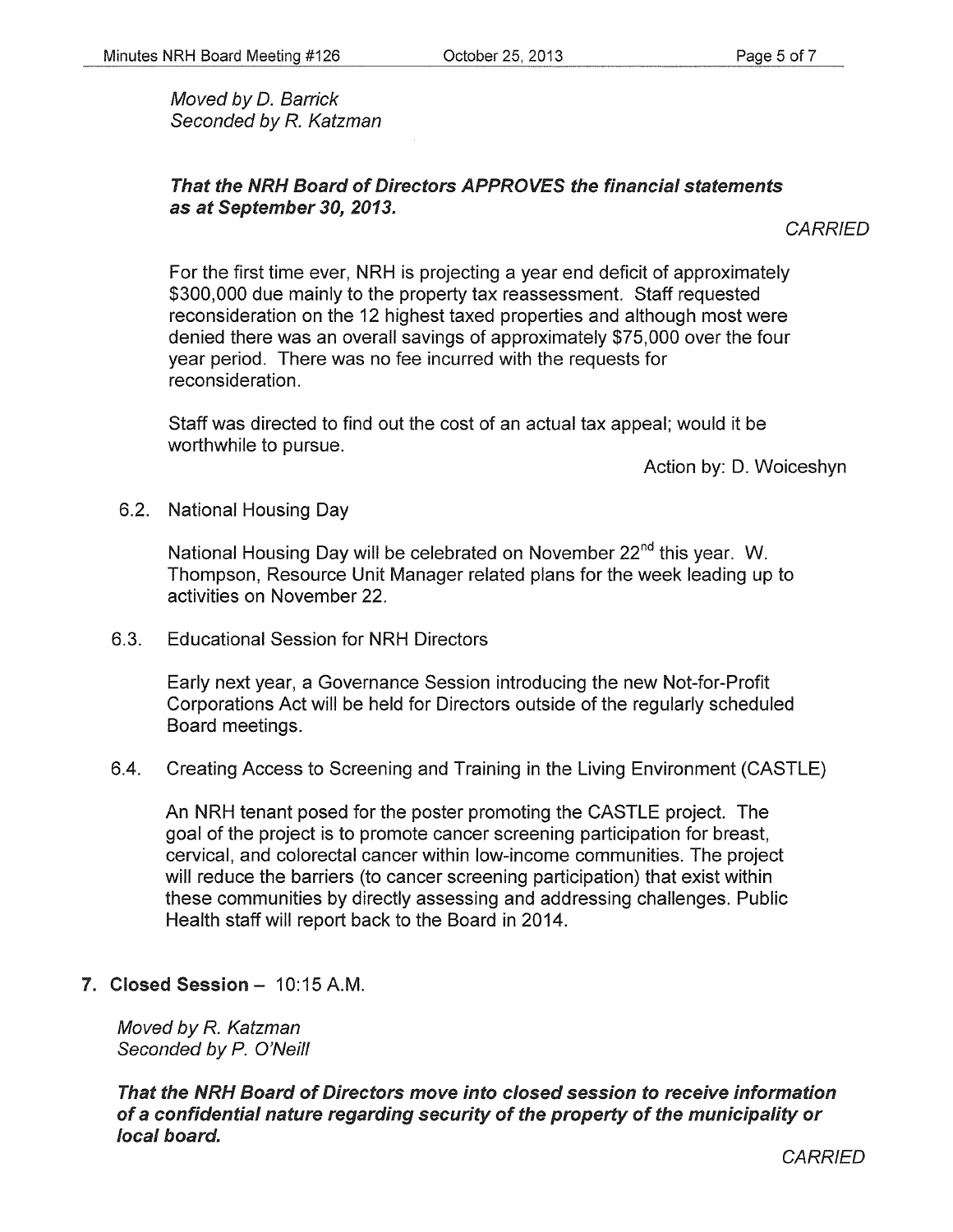Visitors left the room.

7.1. Scattered Unit Portfolio - Fort Erie - IC 13-126-7.1.

Moved by *T.* Rigby Seconded by D. Barrick

#### That the Niagara Regional Housing Board RECEIVES report IC 13-126-7.1., Scattered Unit Portfolio - Fort Erie for information.

Staff was directed to do a business/cost-benefit analysis to make sure cost of upgrades could be recouped.

Action by: M. MacLellan

7.2. Insurance Renewal Nov 1, 2013 to Nov. 1, 2014 – IC 13-126-7.2.

Moved by K. Kindrick Seconded by D. Barrick

That the Board of Directors APPROVES the recommendations in report IC 13-126-7.2.1nsurance Renewal November 1, 2013 to November 1, 2014.

CARRIED

**CARRIED** 

7.a. 10:35 A.M. Moved by T. Rigby Seconded by P. O'Neill

### That the NRH Board of directors rise with report.

**CARRIED** 

R. Katzman left the meeting at 10:36 A.M.

#### 8. Committee Reports

- 8.1. Appeals Minutes of the October 1, 2013 hearing were provided for information.
- 8.2. Tenant Advisory Group Minutes of the September 11, 2013 quarterly meeting were provided for information.

Moved by P. O'Neill Seconded by B. Carroll

That the NRH Board of Directors RECEIVES the committee reports noted above.

**CARRIED**